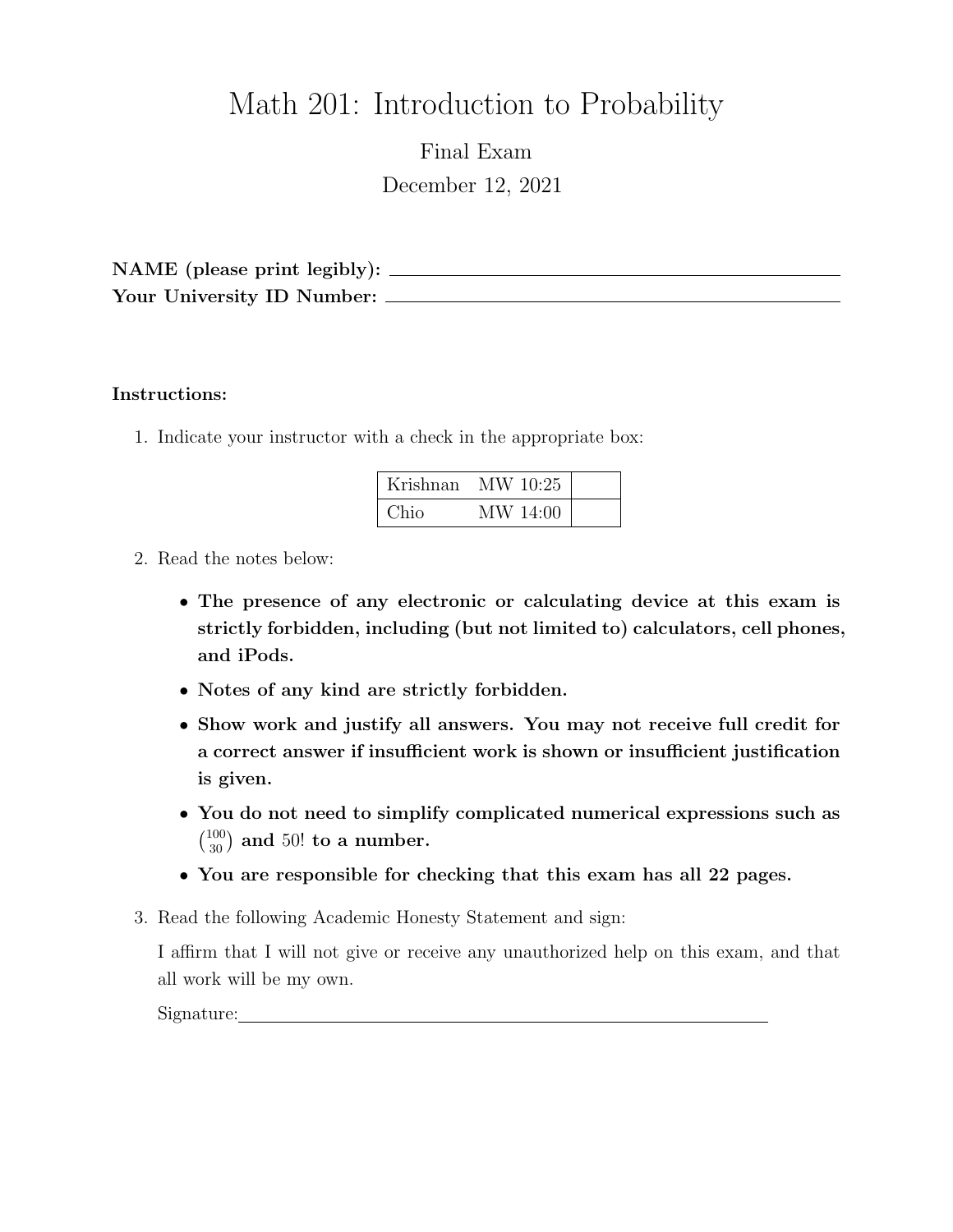| Part A          |       |              |  |  |
|-----------------|-------|--------------|--|--|
| <b>QUESTION</b> | VALUE | <b>SCORE</b> |  |  |
| 1               | 10    |              |  |  |
| $\overline{2}$  | 10    |              |  |  |
| 3               | 15    |              |  |  |
|                 | 10    |              |  |  |
| 5               | 5     |              |  |  |
| 6               | 10    |              |  |  |
| <b>TOTAL</b>    | 60    |              |  |  |

| Part B          |              |              |  |  |  |
|-----------------|--------------|--------------|--|--|--|
| <b>QUESTION</b> | <b>VALUE</b> | <b>SCORE</b> |  |  |  |
| 1               | 10           |              |  |  |  |
| $\overline{2}$  | 15           |              |  |  |  |
| 3               | 15           |              |  |  |  |
| 4               | 30           |              |  |  |  |
| 5               | 10           |              |  |  |  |
| <b>TOTAL</b>    | 80           |              |  |  |  |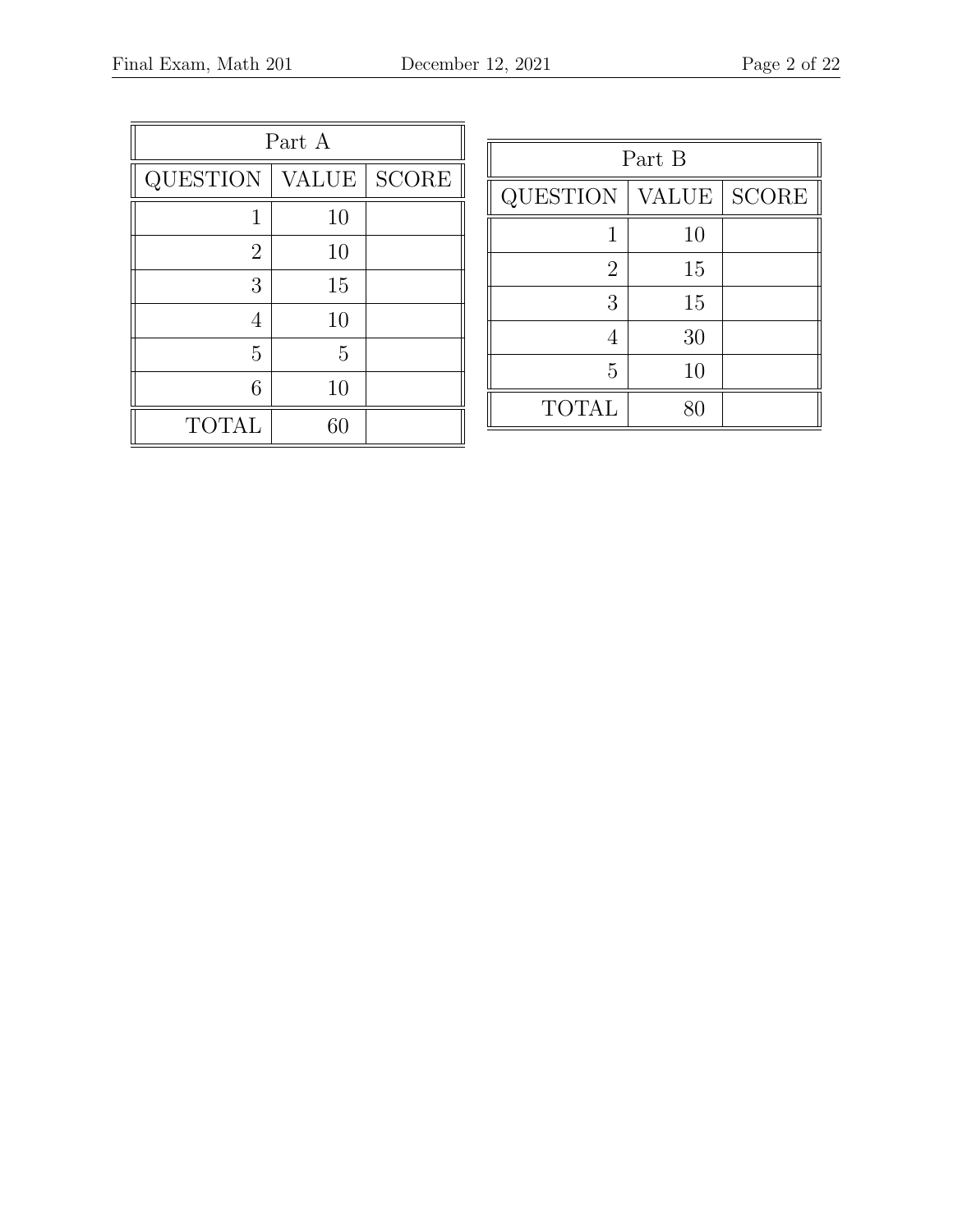#### Part A

1. (10 points) Recall that a standard deck of cards has 52 cards, divided into 4 suits (clubs, diamonds, hearts, spades), each suit having  $13$  values  $(A, 2, 3, 4, 5, 6, 7, 8, 9, 10, J,$ Q, K). You play a poker game at the casino. From a deck of cards the dealer gives you 5 cards. These 5 cards constitute your hand.

(a) The deck of cards is defective. It does not have ace of spades, and instead has two aces of diamonds. How many different hands can you get?

Answer:

Number of different hands =

(b) This time, the dealer deals out a hand of 5 cards from a normal deck. What is the probability that you have a hand with two pairs (Example: (Ace hearts, Ace spade, 3 diamonds, 3 hearts,  $X$ ) where X is any card that is not an ace or 3.)?

Answer:

Probability =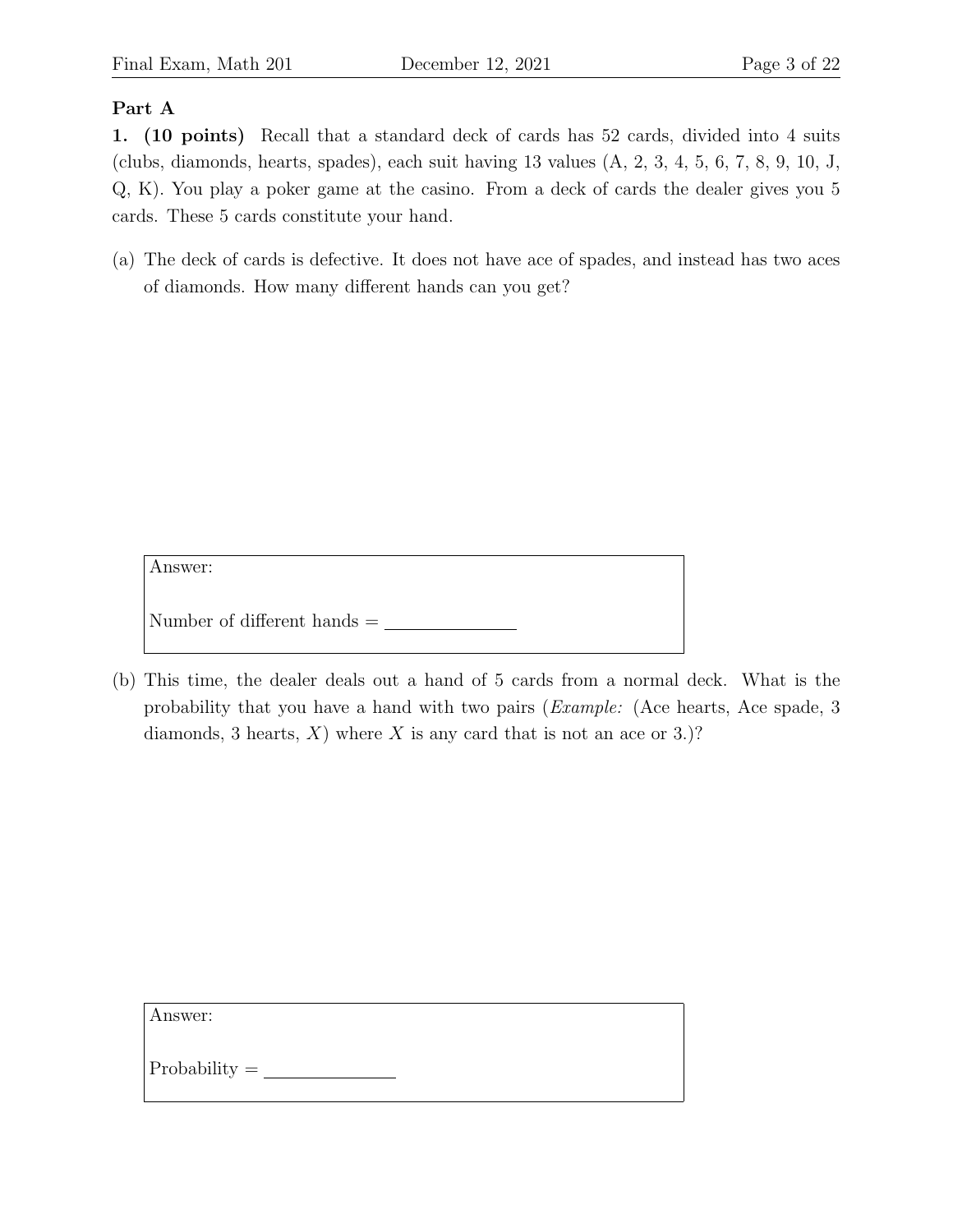**2.** (10 points) Let  $X \sim N(\mu, \sigma^2)$ , the normal distribution with mean  $\mu$  and variance  $\sigma^2$ .

(a) What is the probability that  $X$  is within 1 standard deviation from the mean? *Hint*: your answer must be a number.

Answer:

 $\begin{tabular}{c} Probability = \end{tabular}$ 

(b) Let  $Y \sim N(0, 1)$  be a random variable independent of X. Find  $\mathbb{E}[7X(5Y + 1)]$ . Hint: Your final answer must be in terms of  $\mu$ 

Answer:

E[7X(5Y + 1)] =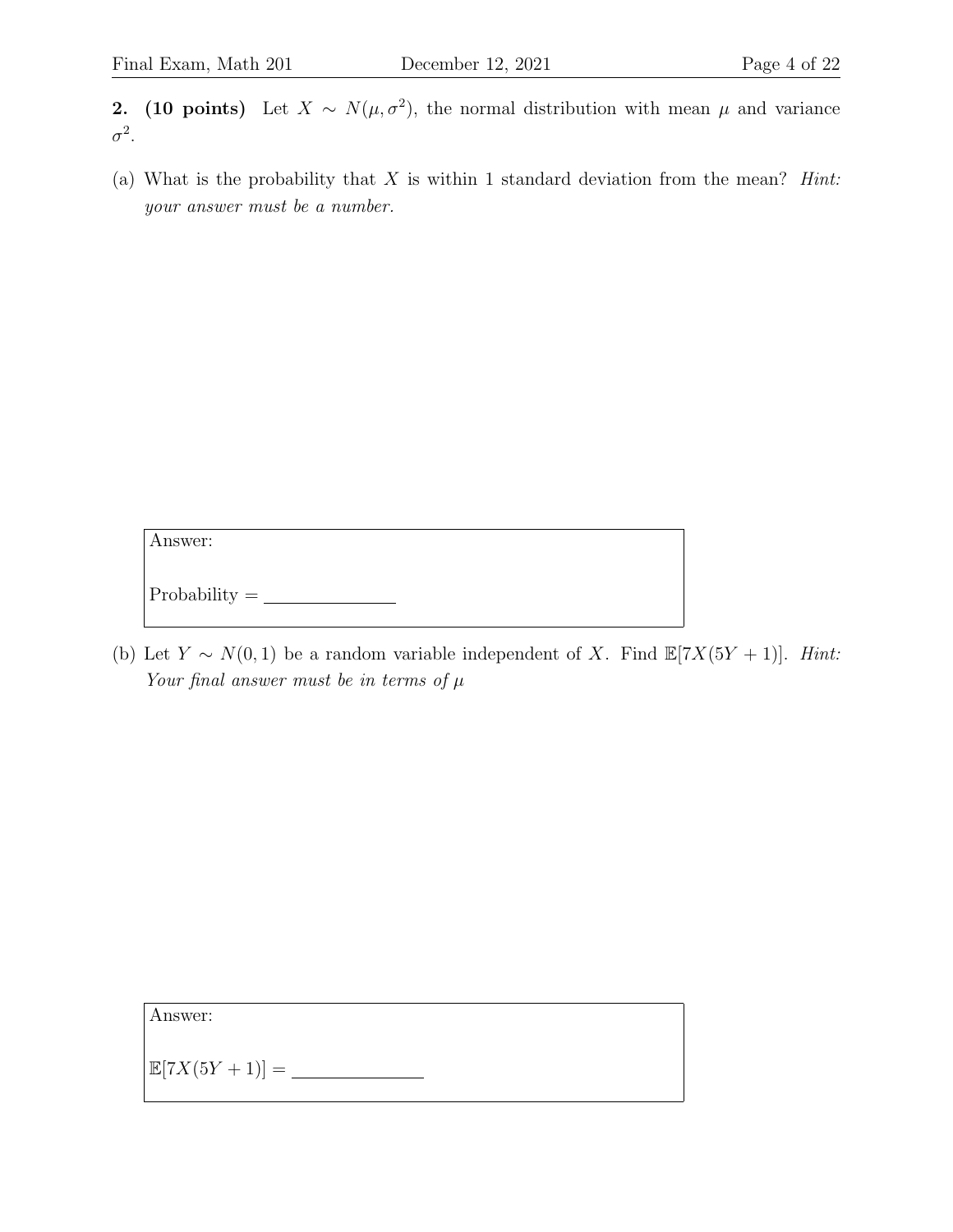3. (15 points) You want to find out how popular pineapple is on pizzas. You randomly called 90, 000 people around the US and among them 42, 000 said pineapple on a pizza is unacceptable.

(a) Give a 95% confidence interval for the true proportion who find pineapple on a pizza unacceptable.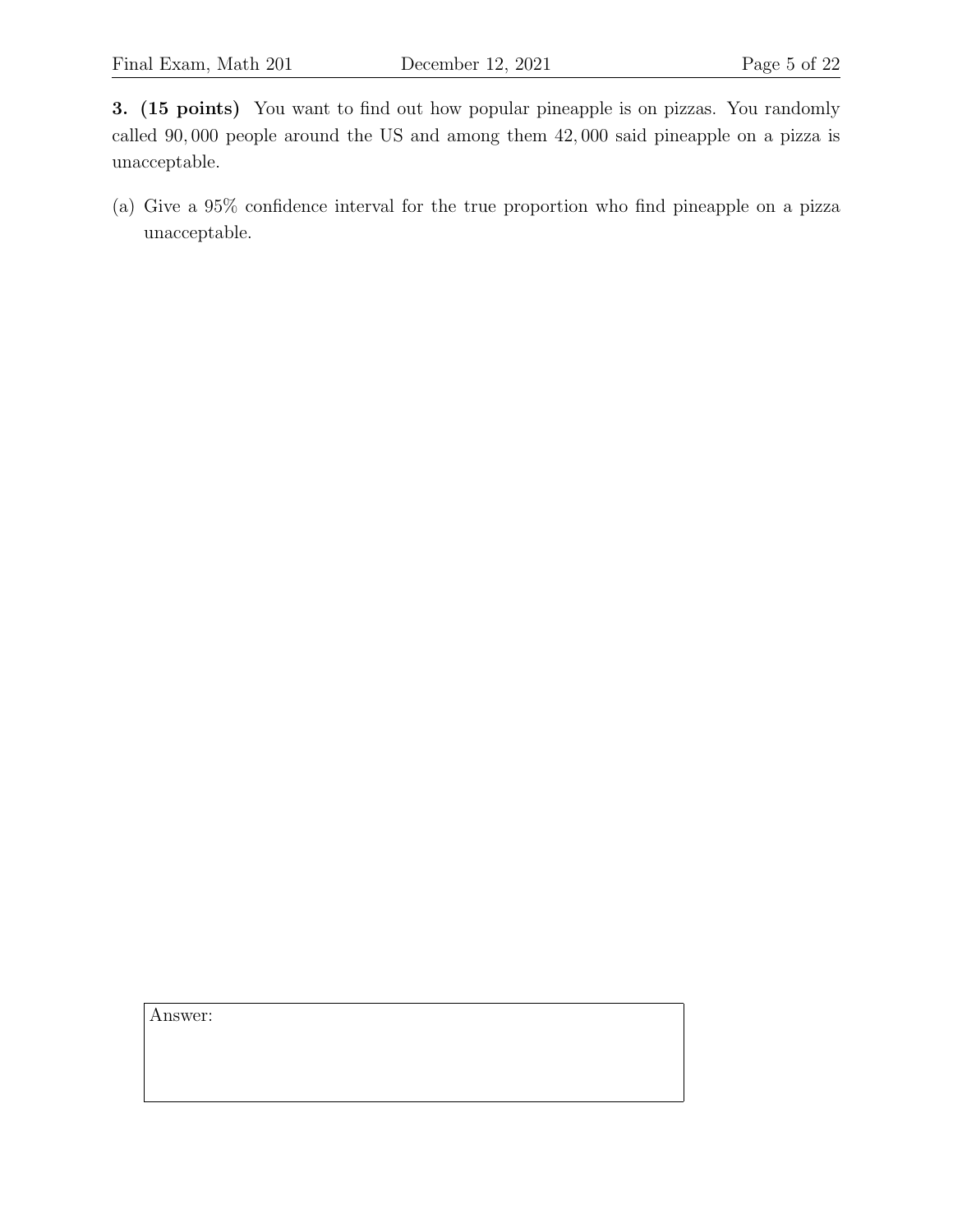- (b) A national vote was held about pineapple on a pizza. The result says 40% of the people find pineapple on a pizza unacceptable. Alfredo's Pizza Cafe sells two kinds of pizza with the following prices
	- (i)A pizza with pineapple, \$9 ;
	- (ii)A pizza without pineapple, \$10.

Let  $X_n$  be the money Alfredo's Pizza Cafe has from selling n pizzas. Express  $X_n$  in terms of a Binomial distribution.

Answer:

(c) Find

 $\lim_{n\to\infty} \mathbb{P}(X_n > 9.5n).$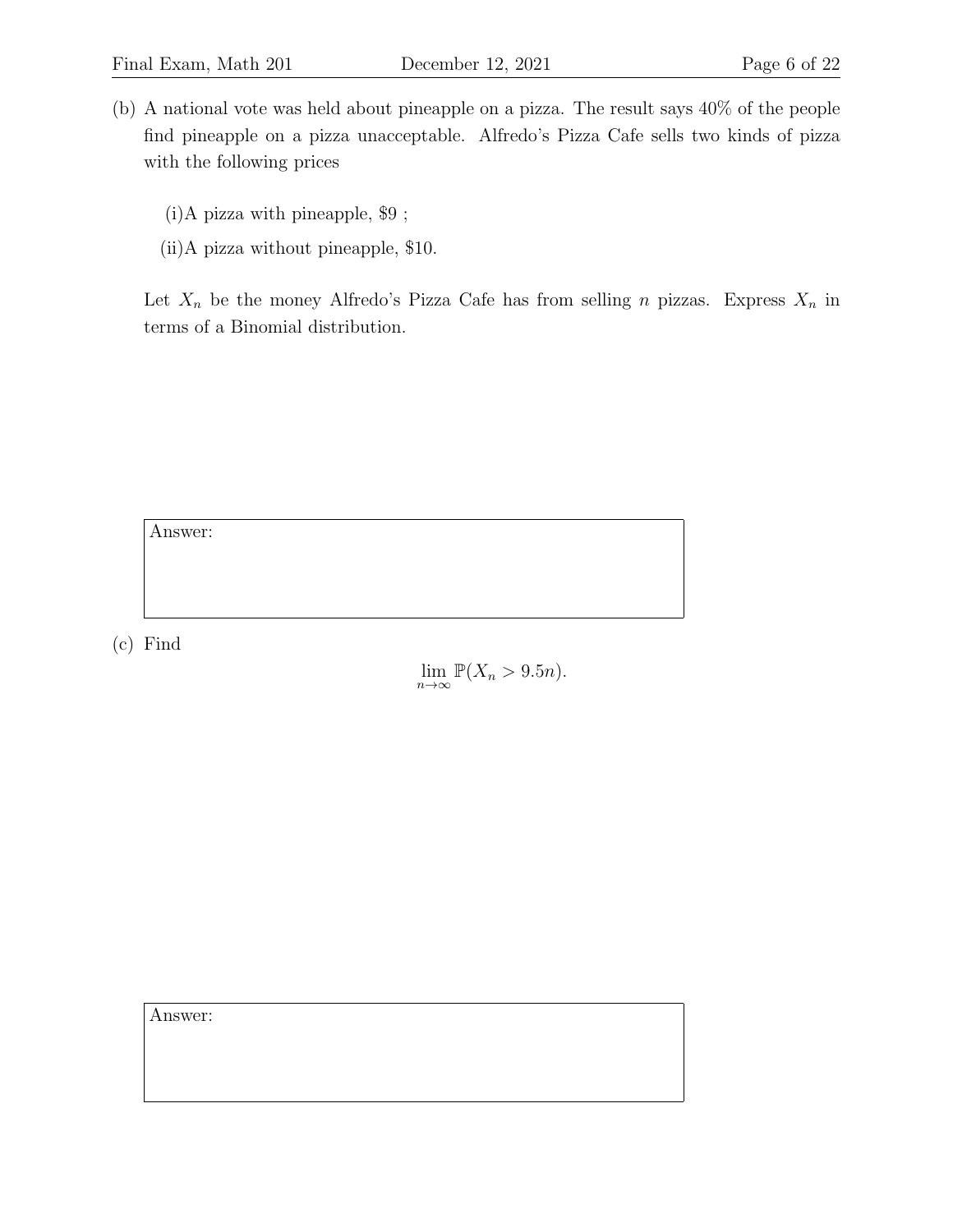### 4. (10 points)

Let  $X \sim \text{Geom}(1/5)$ , that is, for any positive intger k,

$$
\mathbb{P}(X=k) = \left(\frac{4}{5}\right)^{k-1} \cdot \left(\frac{1}{5}\right),
$$

and  $\mathbb{P}(X = k) = 0$  for other values of k.

To receive full credit on the questions below, you must evaluate any infinite sums.

(a) Find 
$$
\mathbb{P}(X > 2)
$$
.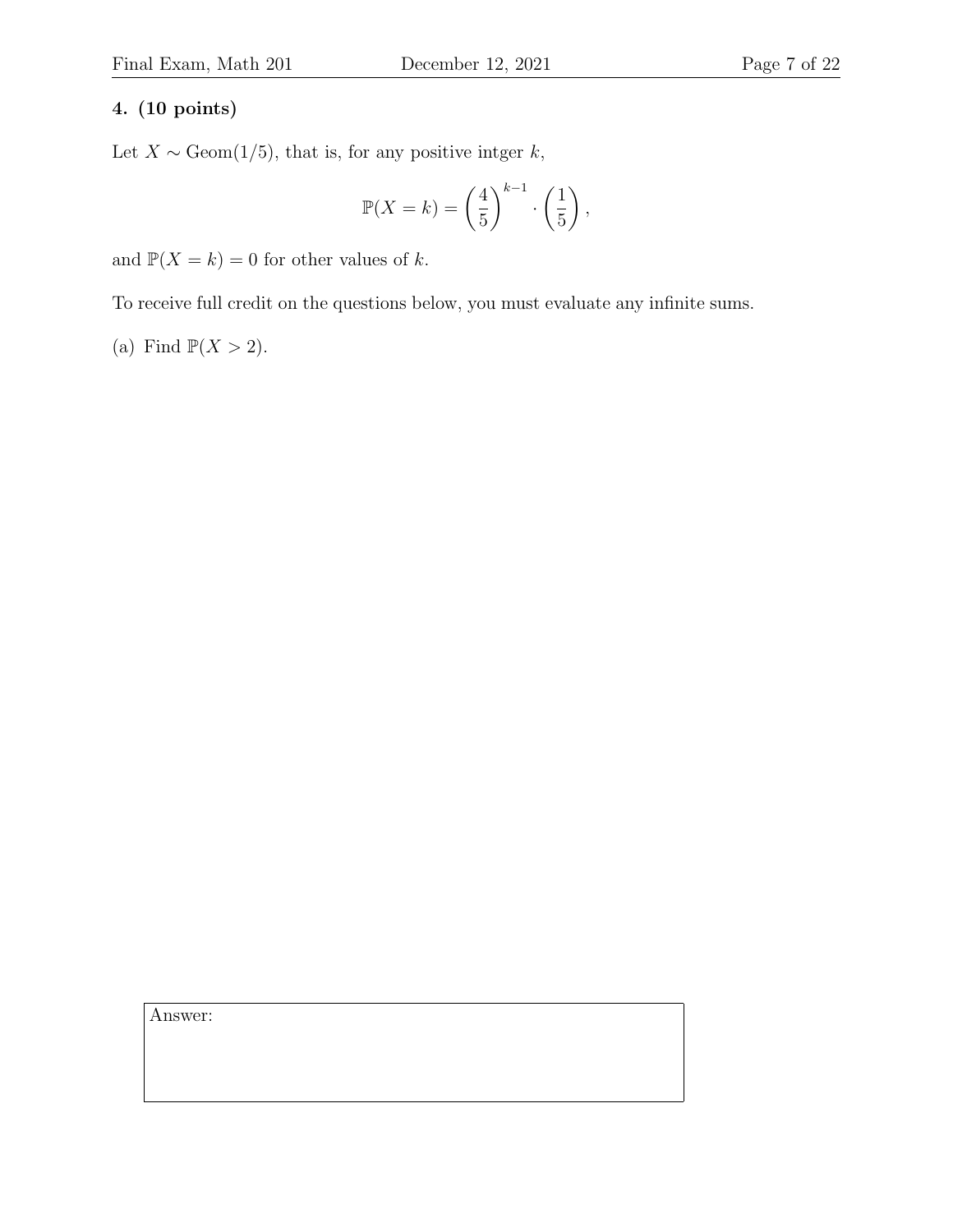(b) Find  $\mathbb{P}(X \text{ is even}).$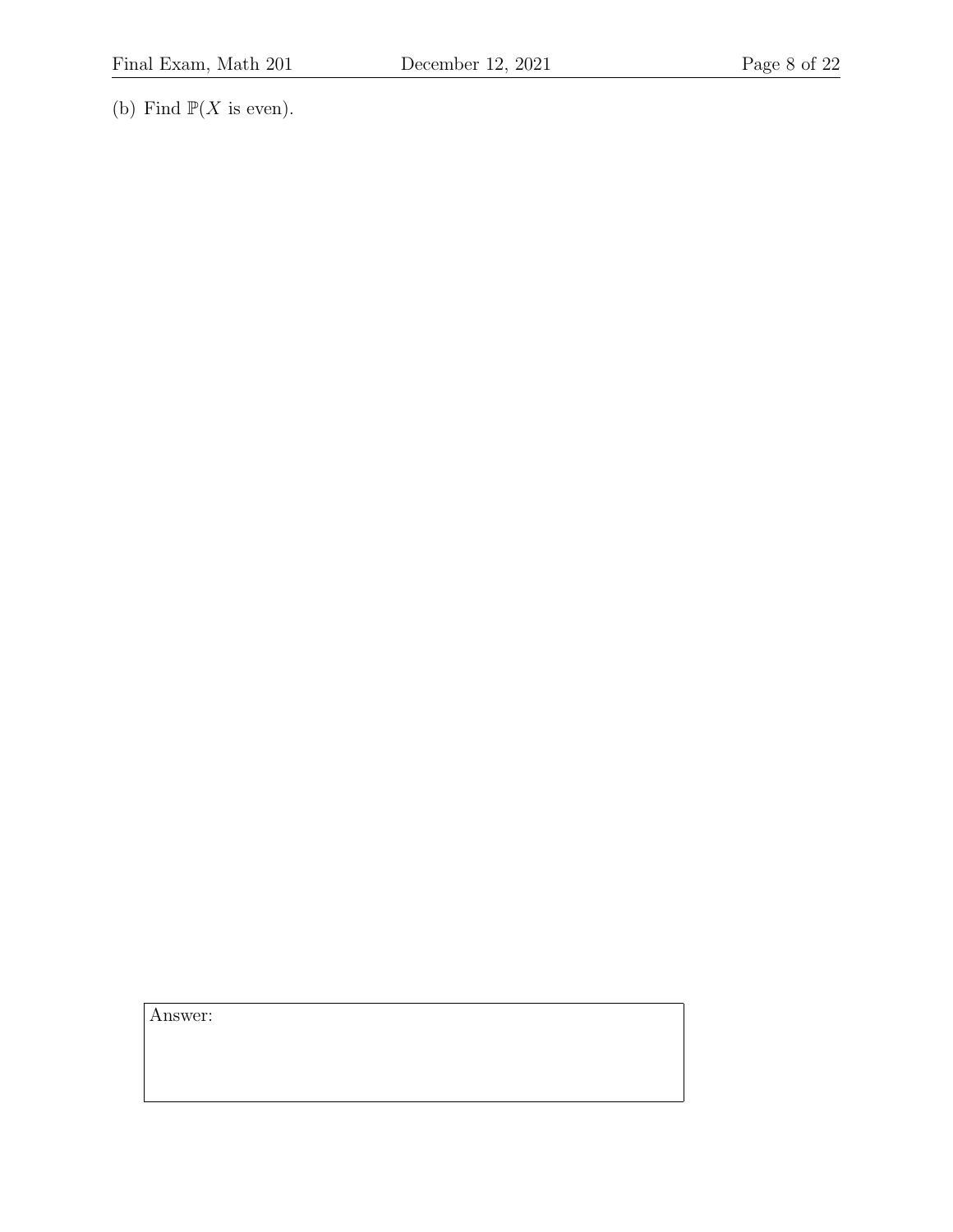5. (5 points) The stock price of company A can either go up, go down, or run flat tomorrow. Suppose the probability that the price will go up tomorrow is 0.6. If it does not go up, then with probability 0.9 it will go down.

(a) Let  $A_1$  be the event that the stock price will go up, and  $A_2$  be the event it will go down. Fill in the blanks.

Answer:  
\n
$$
\mathbb{P}(A_1) = \underline{\qquad \qquad}, \quad \mathbb{P}(A_2|A_1^c) = \underline{\qquad \qquad}.
$$

(b) Fill in the blanks.



(c) Use (b) to find the probability that the stock price will run flat tomorrow.

| Answer:             |  |  |
|---------------------|--|--|
| The probability is: |  |  |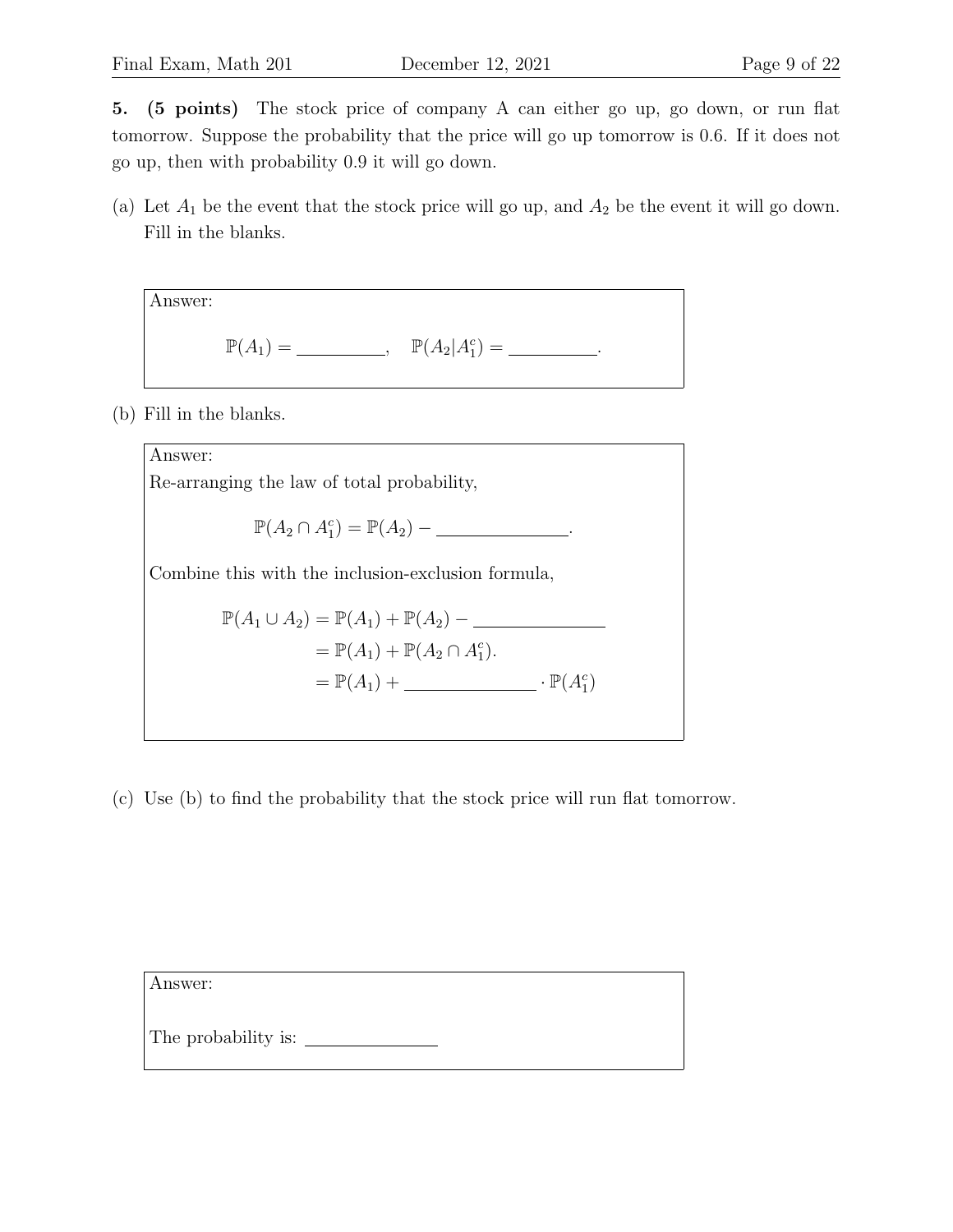**6.** (10 points) Let  $X$  be a random variable with probability density function

$$
f_X(x) = \begin{cases} e^{-x} + 2cx & \text{if } 0 \le x \le 1, \\ 0 & \text{otherwise,} \end{cases}
$$

where  $\boldsymbol{c}$  is a constant.

 $(a)$  Find  $c$ .

Answer:

c =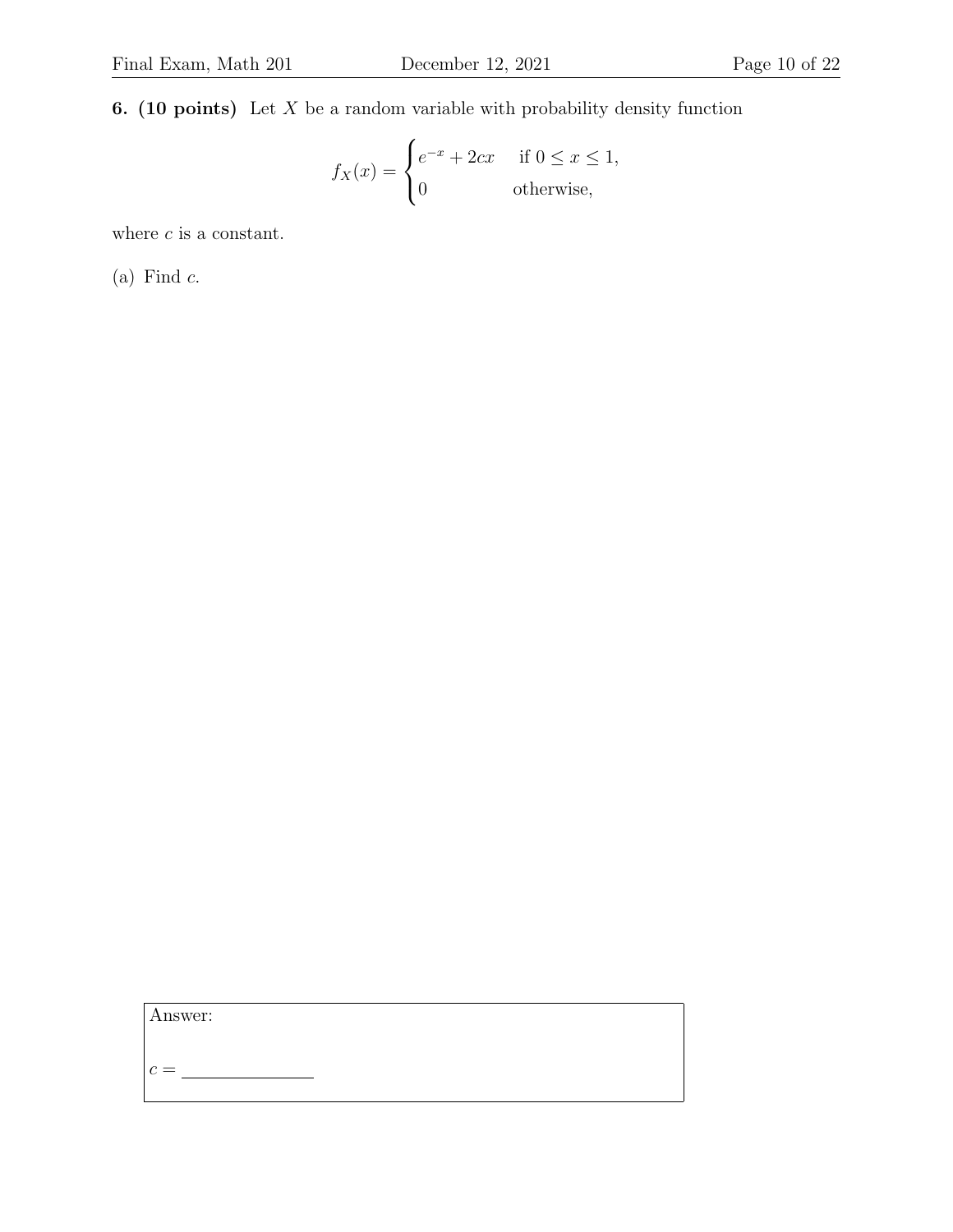(b) Find  $\mathbb{E}[X].$ 

Answer:

 $\mathbb{E}[X] = \underline{\hspace{2cm}}$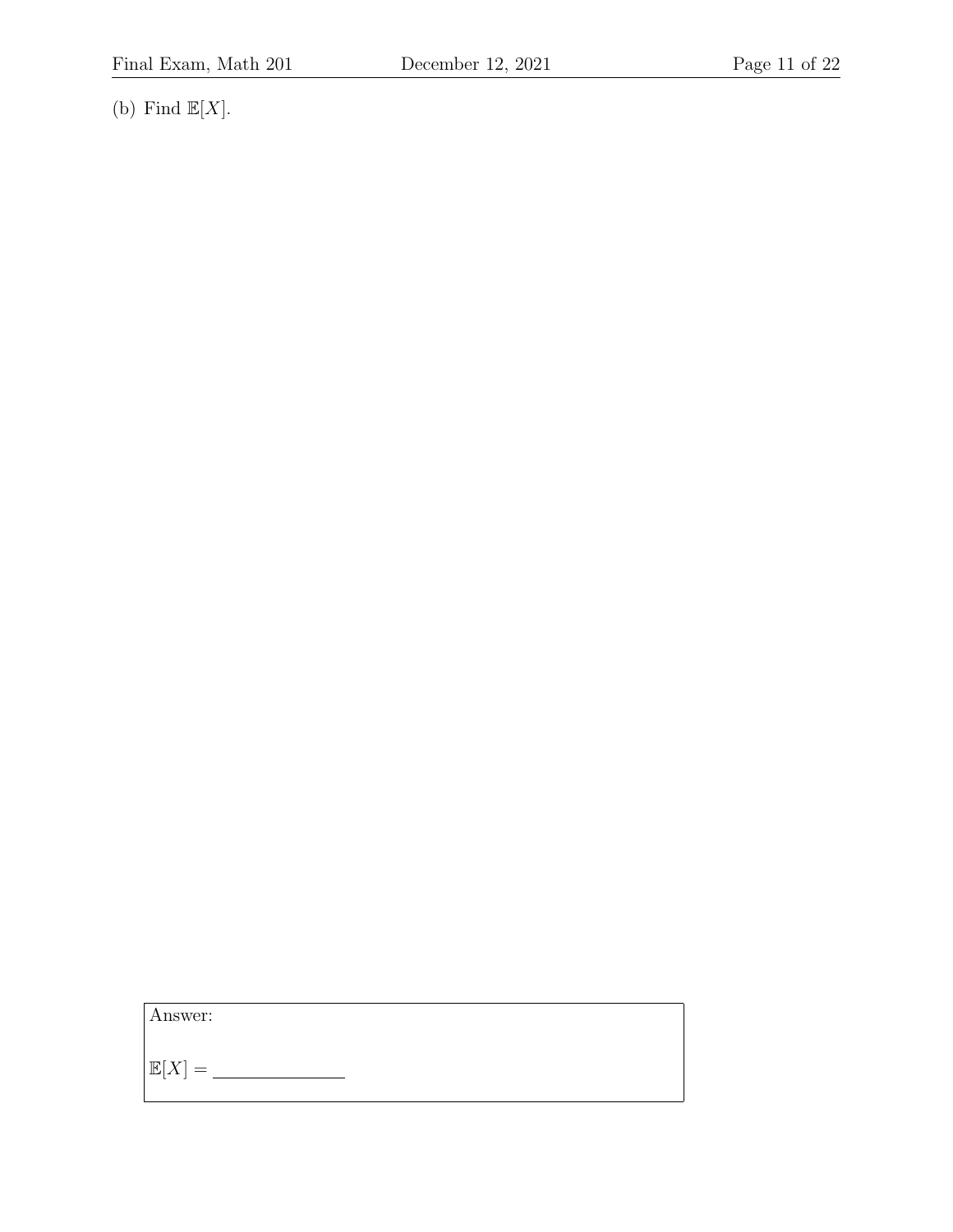### Part B

1. (10 points) In each of the following questions identify the described random variable as either Bernoulli, Binomial, Poisson, Geometric, or Exponential and describe a reasonable numerical value for all its parameters. Please use the conventional notation for the parameters i.e.,  $p, \lambda, n$ , etc. No explanation is necessary for this problem. Only give your answers.

1. Two 6-sided dice are simultaneously rolled over and over again. Each time the product of the dice is 6 or 12, someone gives you 1 dollar. Let  $X_1$  be the amount of money you have received after 50 rolls. What type of random variable is  $X_1$  and what are its parameters?

Answer:

2. Han loves to play basketball in his driveway. On average, he scores a basket about 3 out of 5 attempts. His mother calls him in for dinner, but Han is determined to score one more basket before going inside. Let  $X_2$  be the number of attempts before he comes inside. What type of random variable is  $X_2$  and what are its parameters?

Answer:

3. An urn contains 1 red, 2 black, and 3 white balls. You choose 2 balls uniformly, without replacement. If you chose the red ball, you win 1 dollar, otherwise you win nothing. Let  $X_3$  be the amount of money you win. What type of random variable is  $X_3$  and what are its parameters?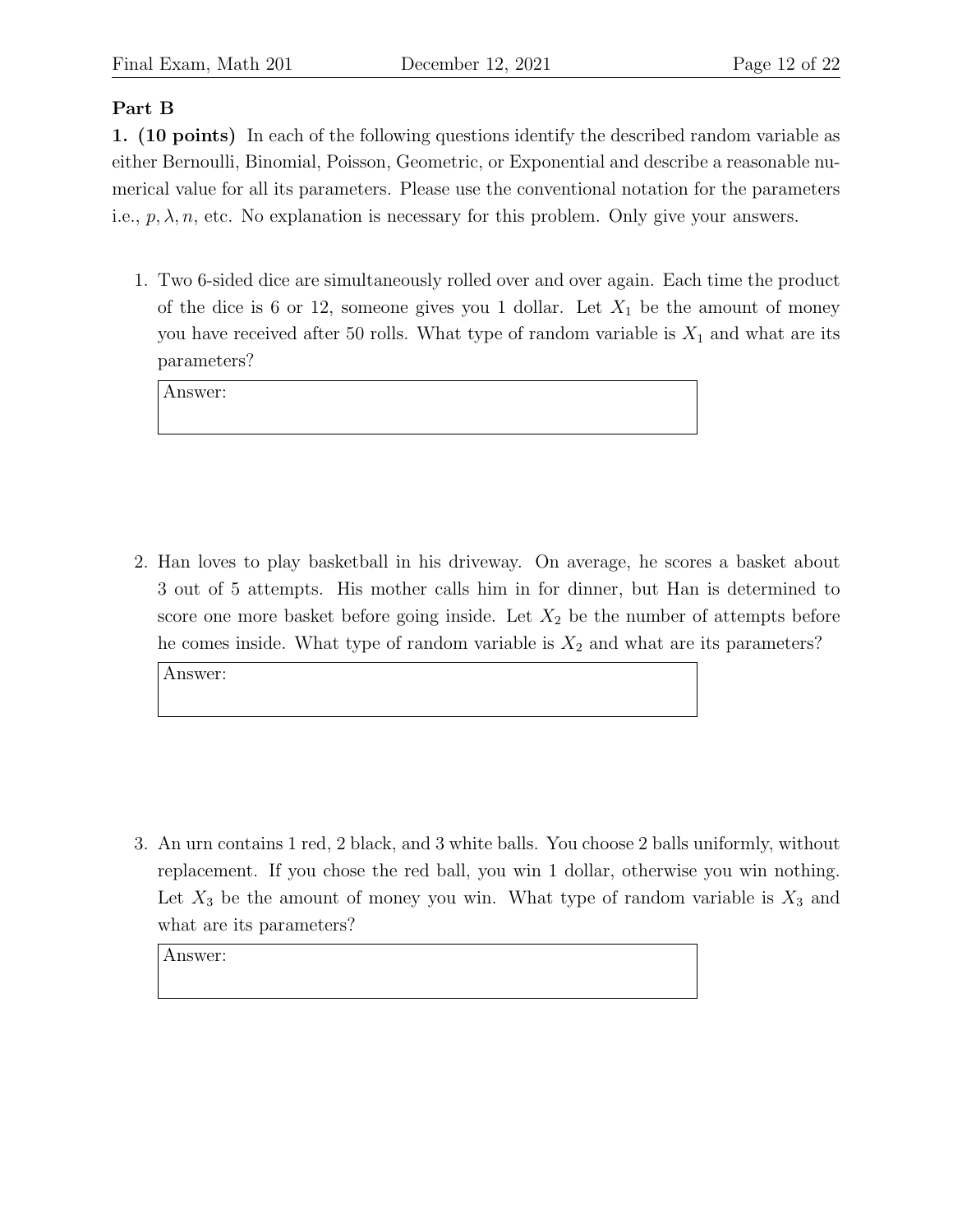4. Suppose that  $X_4$  is a continous random variable with mean equal to 2 with the property that for any real numbers s and t we have  $P(X_4 > s) = P(X_4 > t + s | X_4 > t)$  (this is sometimes called the "memoryless" poperty). What type of random variable is  $X_4$ and what are its parameters?

Answer:

5. Suppose  $X_5$  represents the number of people coming into a store on a certain day. On average the owner sees 5 customers per day. What type of random variable would you use to model  $X_5$  and what are its parameters?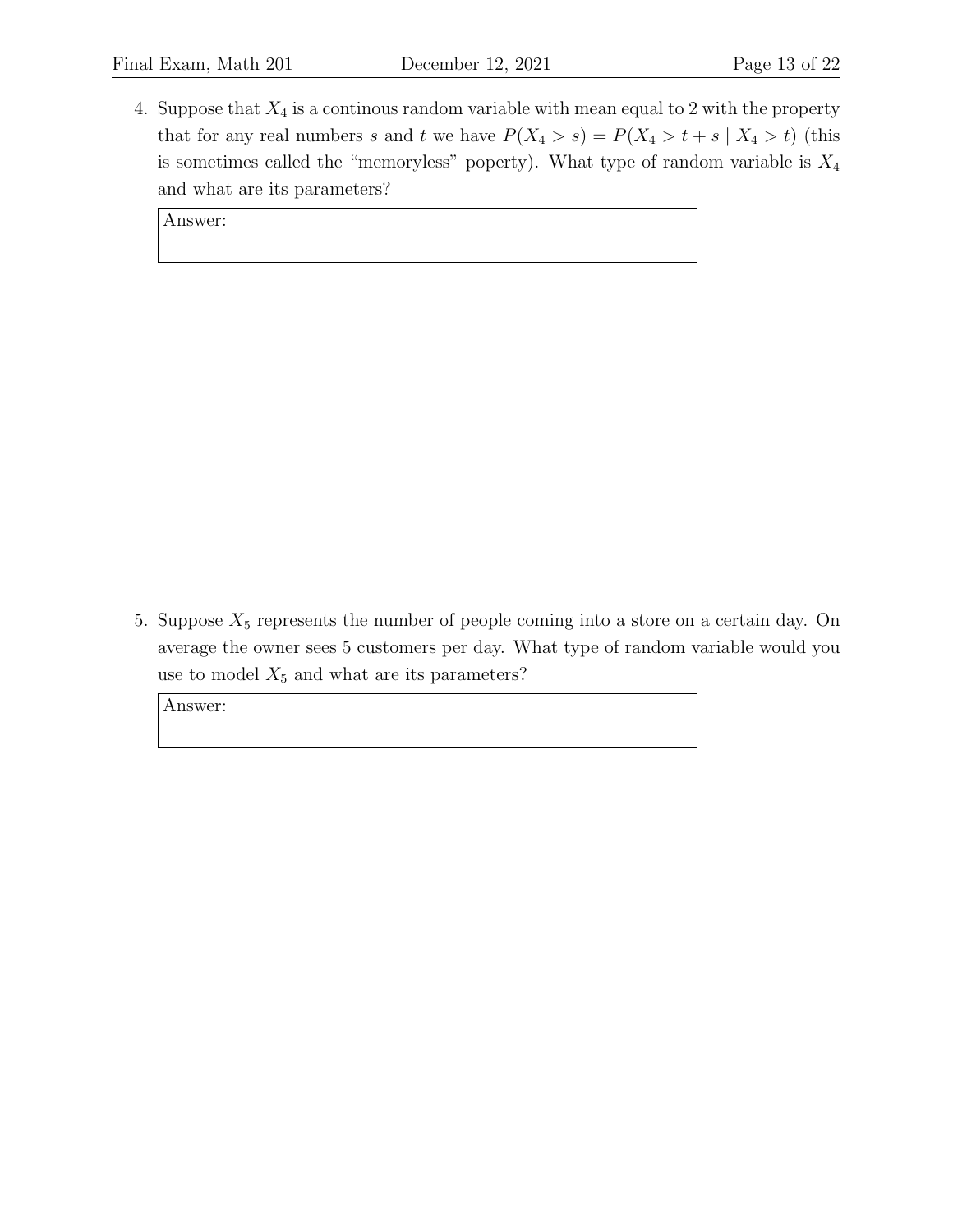.

**2.** (15 points) Suppose  $(X, Y)$  are uniformly distributed on the triangular

 $D = \{(x, y): x + y \leq 1, x \geq 0, y \geq 0\}$ 

1. Find the marginal density function  $f_X(t)$  of X:

Answer:

2. Find  $M_X(t)$ .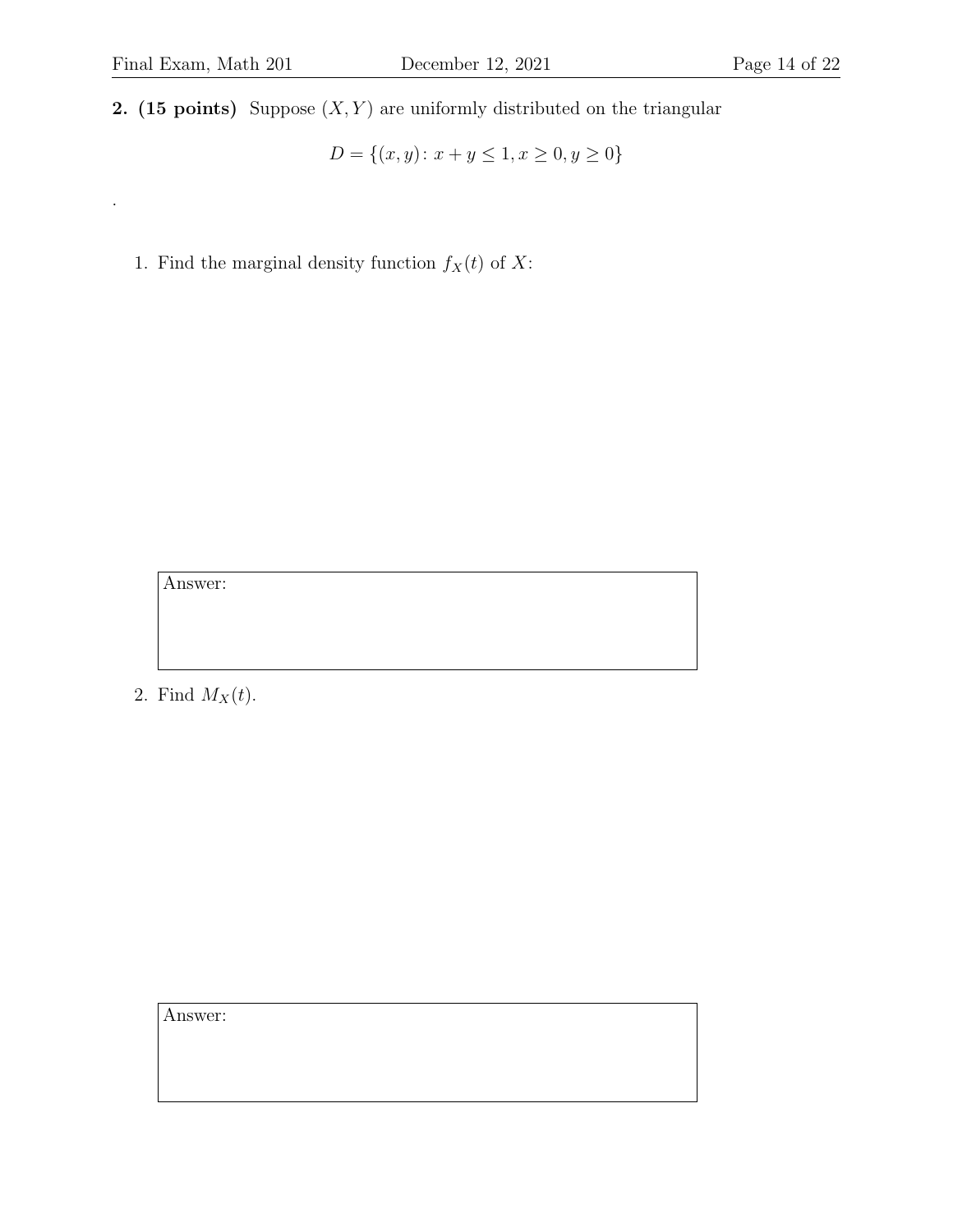3. Find the correlation coefficient  $Corr(X, Y)$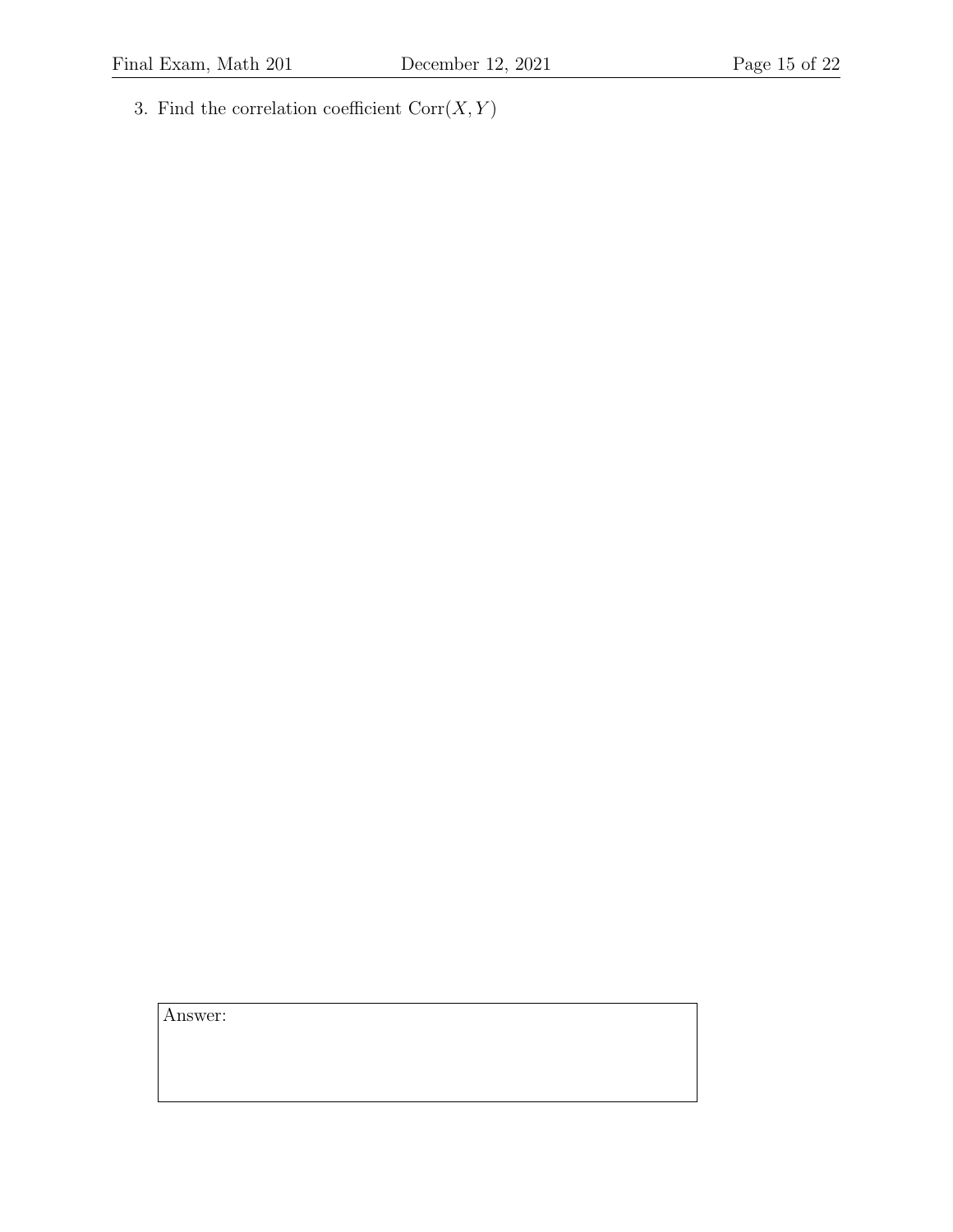4. Determine whether X and Y are independent or not. Mathematically justify your answer.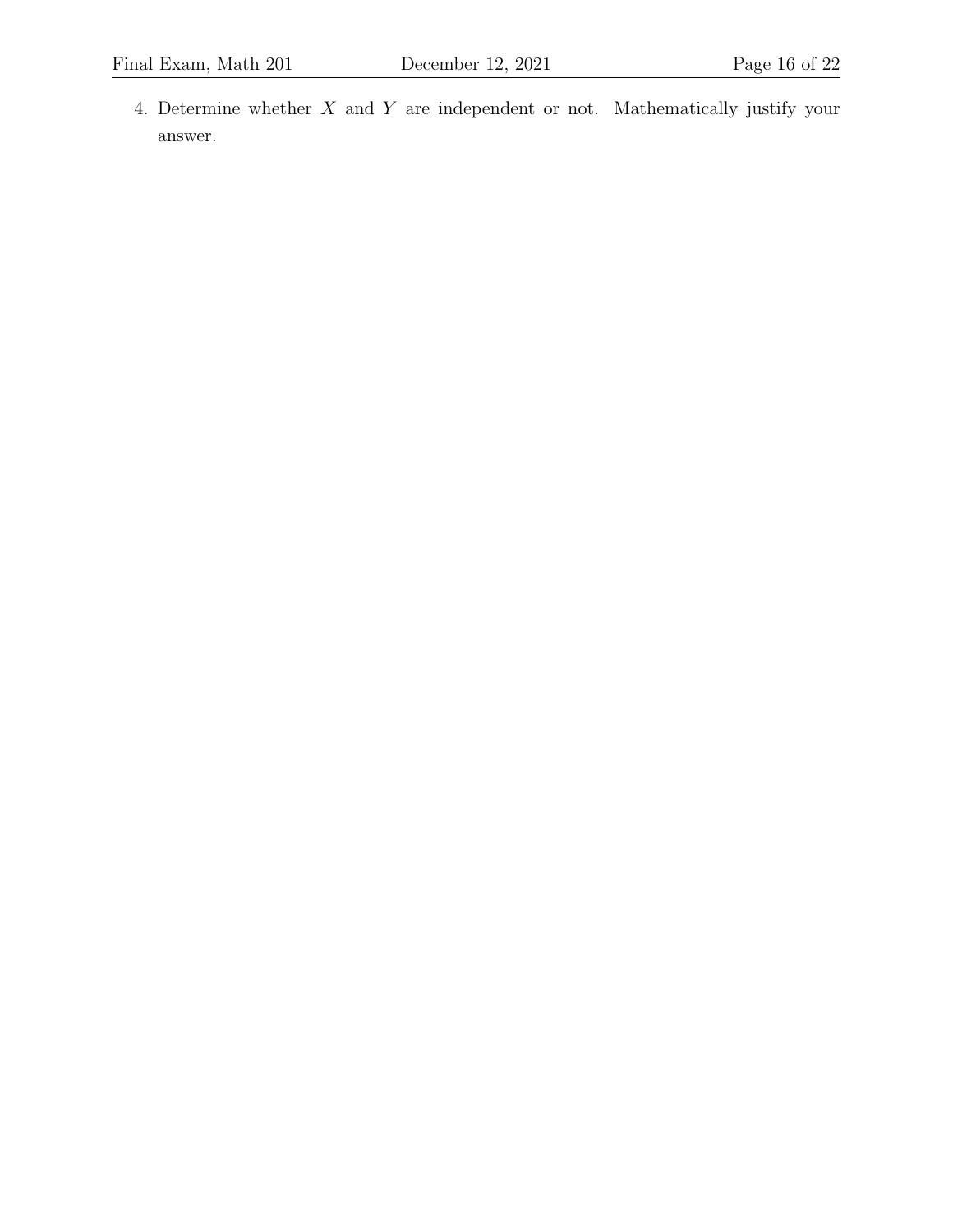- 3. (15 points) Suppose  $X$  and  $Y$  are independent random variables.
	- 1. Show that

$$
\mathbb{E}[e^{sX+tY}] = \mathbb{E}[e^{sX}]\mathbb{E}[e^{tY}]
$$

Answer:

2. Suppose  $X$  and  $Y$  are independent, and

$$
\mathbb{E}[e^{sX+tY}] = \frac{1}{3}e^{-s+2t} + \frac{1}{6}e^{-s+3t} + \frac{1}{6}e^{2s+2t} + \frac{1}{3}e^{2s+3t}
$$

find the joint pmf of  $X$  and  $Y$  and enter it in the table below.

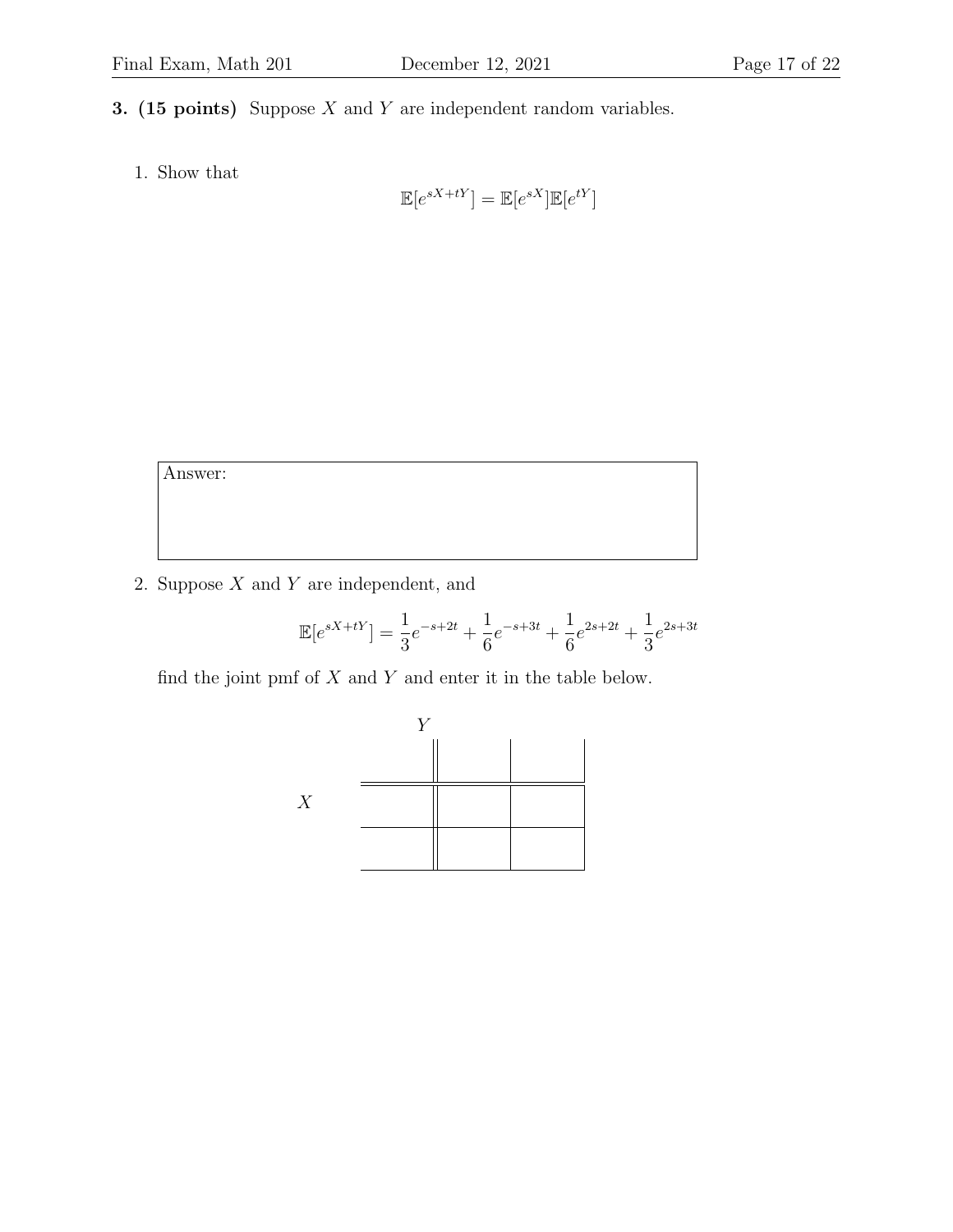3. Compute  $Cov(X, Y)$ .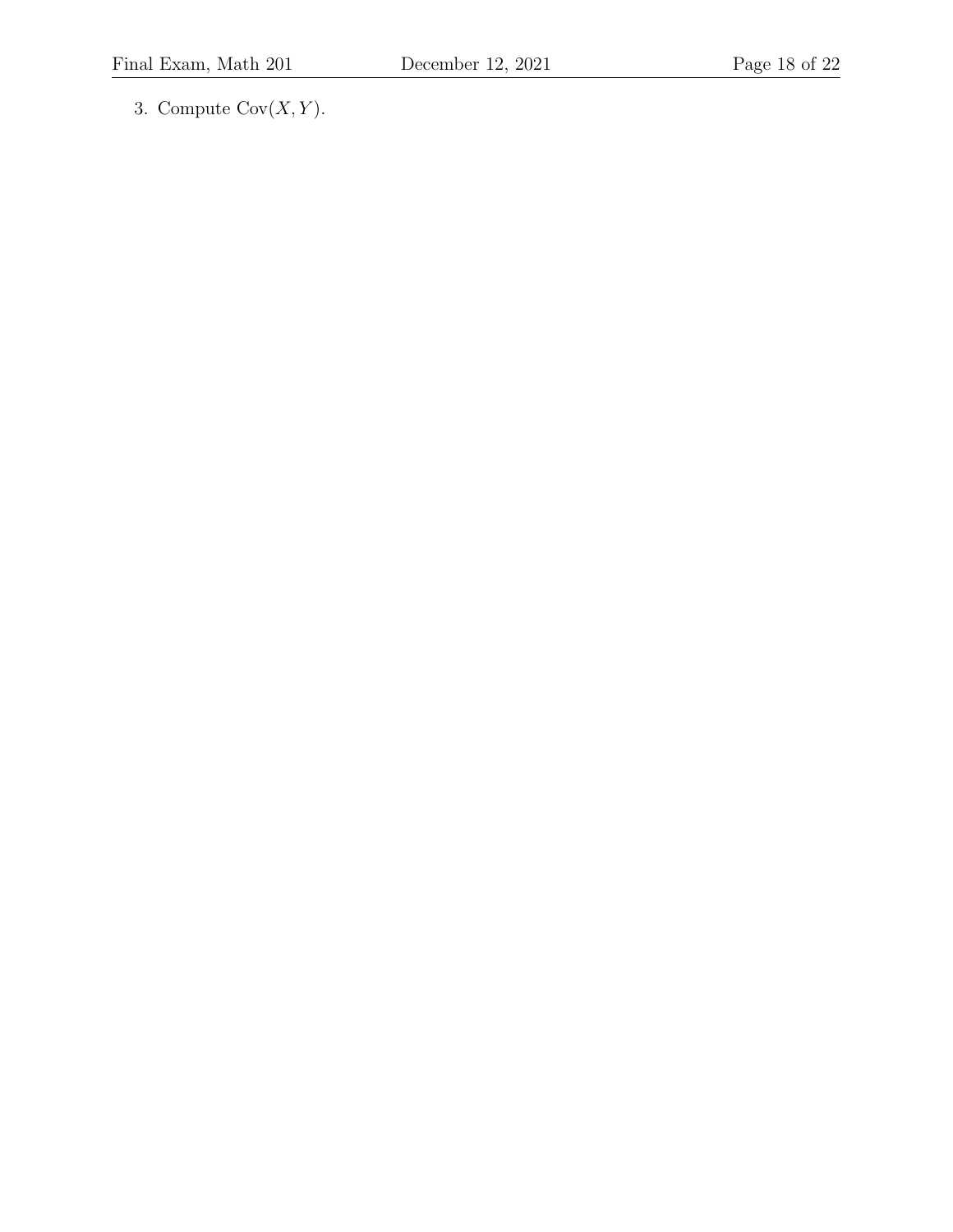## 4. (30 points)

A computer store manager has employed us as her analyst. She has a fixed stock of 1900 items in her store for the year, coming from the manufacturer. She has tasked us with estimating the probability that she will run out of stock this year, so that she can decide whether or not to order extra stock. On average, they see around 1825 customers a year.

Number the days of the year  $\{1, \ldots, 365\}$ , and let  $X_i$  be the number of customers buying a computer on day i for  $i = 1, ..., 365$ . Assume that  $X_i \sim \text{Poisson}(\lambda)$ , where  $\lambda$  is an unknown parameter that is to be determined. It is also reasonable to assume that  $\{X_1, \ldots, X_{365}\}\$  are independent, since if a customer arrives on day 5, it's unlikely that they will come again on day 20. Let

$$
S = X_1 + X_2 + \dots + X_{365}
$$

represent the total number of customers arriving in the year.

1. What is  $\lambda$ , the Poisson parameter of  $X_i$ ? Hint: find the mean of S.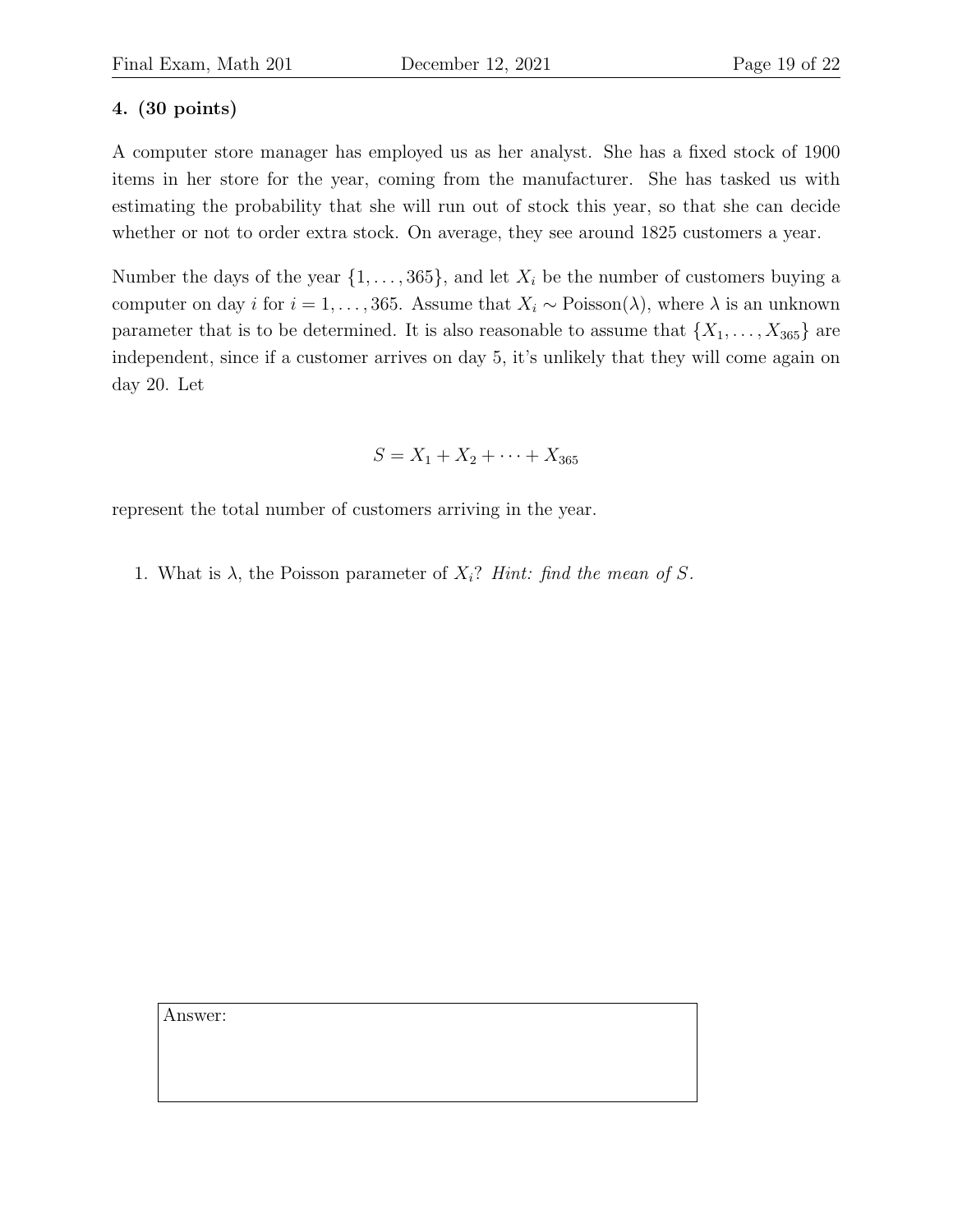2. What is the moment generating function of S?

Answer:

3. What is the distribution of S? You can either give its pdf, or if it is a standard distribution, you can name it with the correct parameter.

Answer:

4. What is the exact probability that (strictly) more than 1900 people come to the store and buy a computer that year? Your answer can be an infinite sum.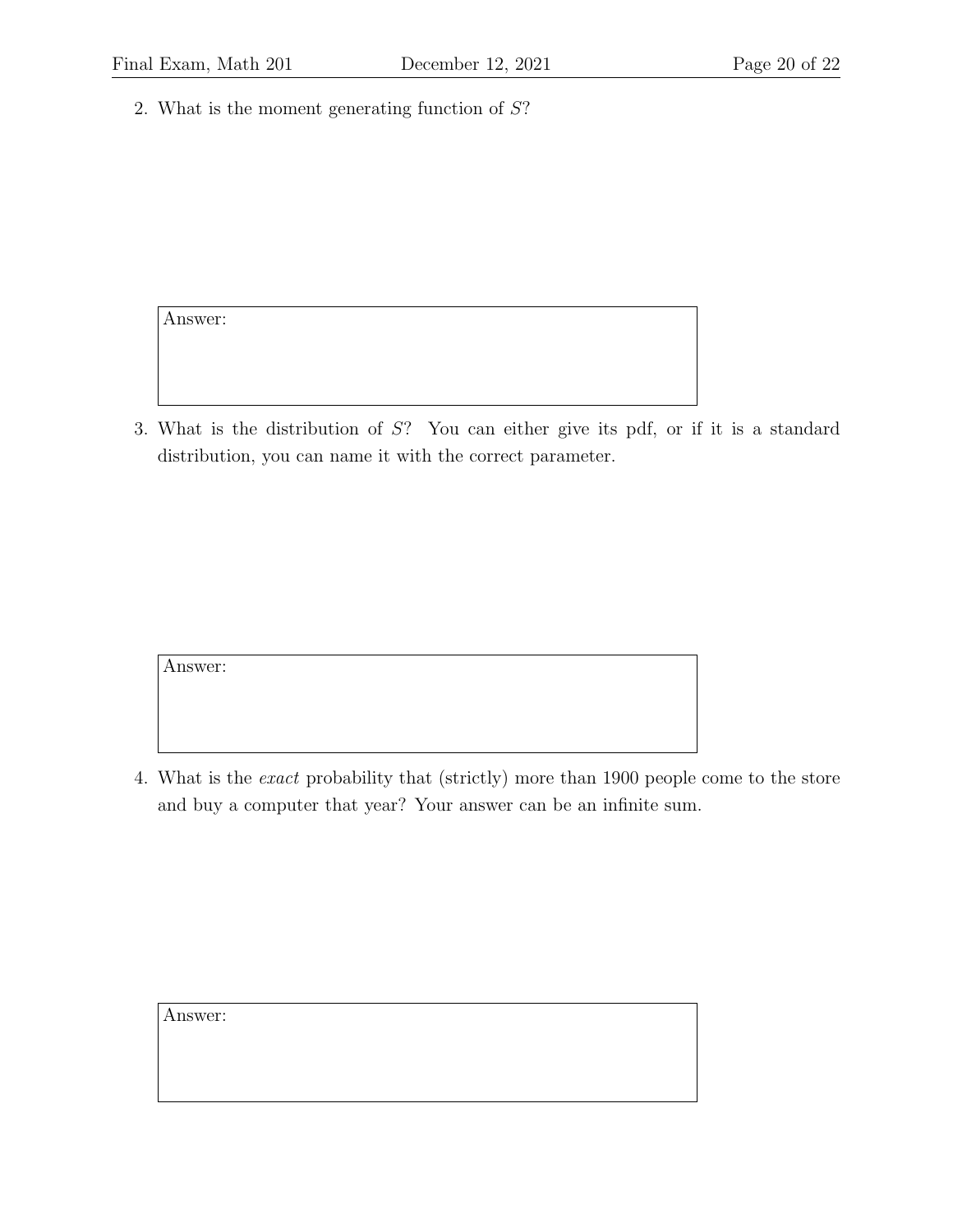5. What is the variance of S?

Answer:

6. Numerically estimate the probability that  $P(S > 1900)$ . State any theorems that you used for your approximation.